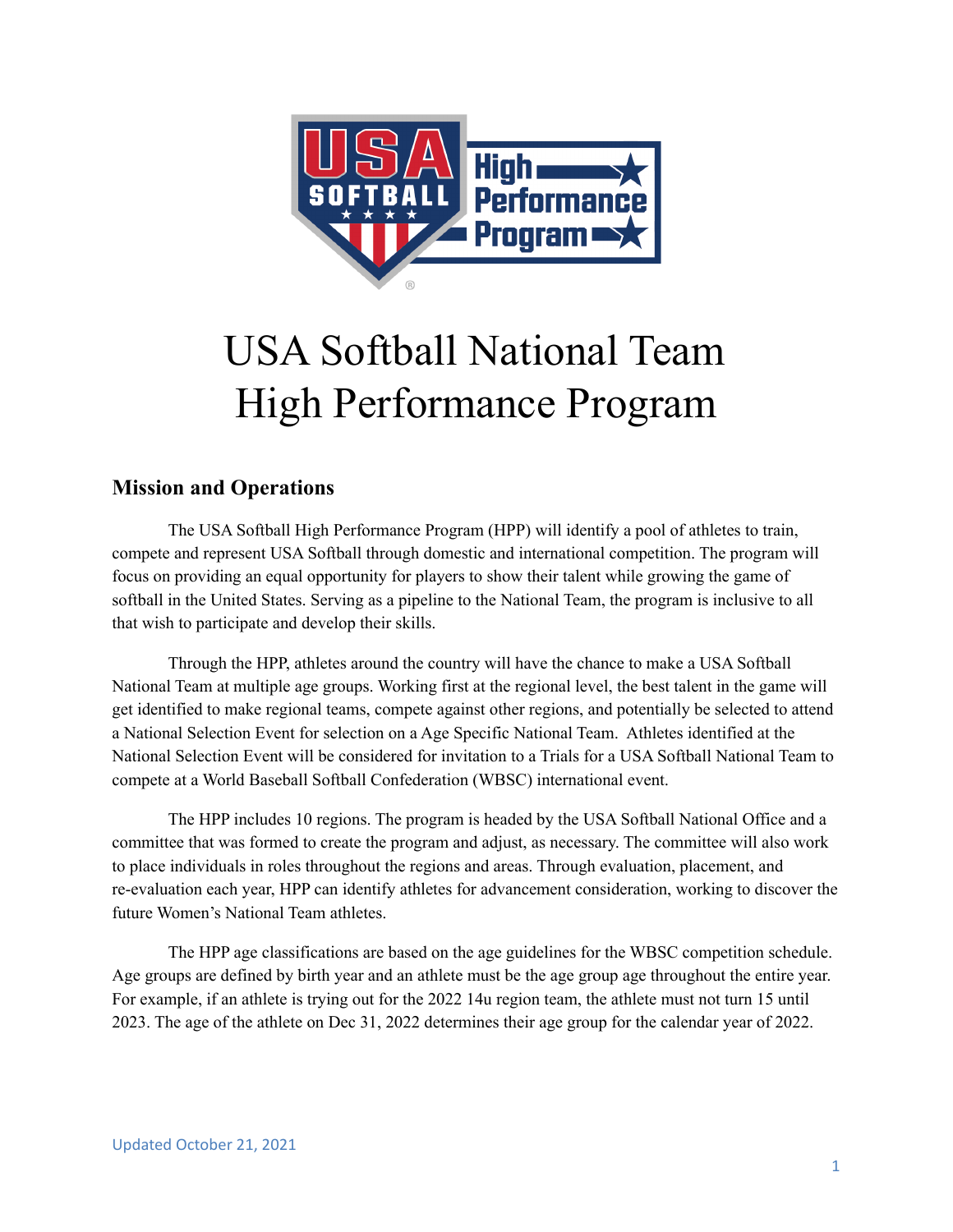#### **2022 Age groups that will participate in the program:**

13u – Regional Pool and National Team(born 2009 or after)

14u – Regional Pool and National Team (depending on available WBSC qualifier) (born 2008 or after)

15u – Regional Pool and National Team (depending on available WBSC World Cup) (born 2007 or after)

16u – Regional Pool and National Team(born 2006 or after)

17u – Regional Pool and National Team (depending on available WBSC qualifier) (born 2005 or after)

18u – Regional Pool and National Team (depending on available WBSC World Cup) (born 2004 or after)

#### **Becoming part of the player pool for the HPP:**

- 1. Participating in Regional identifiers
- 2. If selected to a Regional Pool
	- a. Attend Regional Invitational Event
- 3. If an athlete is Identified at a Regional Invitational Event
	- a. Attend the National Selection Event
- 4. If an athlete does not make the regional pool
	- a. Use drills and advice from identifiers to train at home
	- b. Attend Identifiers the following year

## **Regional Identifiers**

All athletes must participate in these activities to be considered for the athlete pool. Athletes may choose a maximum of two positions at an identifier. Identifiers are the first step in making a National Team. During these events, athletes will have their metrics taken and hitting/position specific skills evaluated. Fifteen athletes will be selected in each age division from each region to move onto the second phase, the Region Invitational Event.

- Max Number of Participants: **200**
- Minimum Number of Participants: **50**

# **Region Invitational Event**

These events are for athletes that have made the Regional Area Athlete Pools. Athletes will participate in games against other regional athlete pools and be evaluated based on their play in competition. These events will include additional evaluation for athletes to be considered to attend a National Selection Event for the age specific National Teams.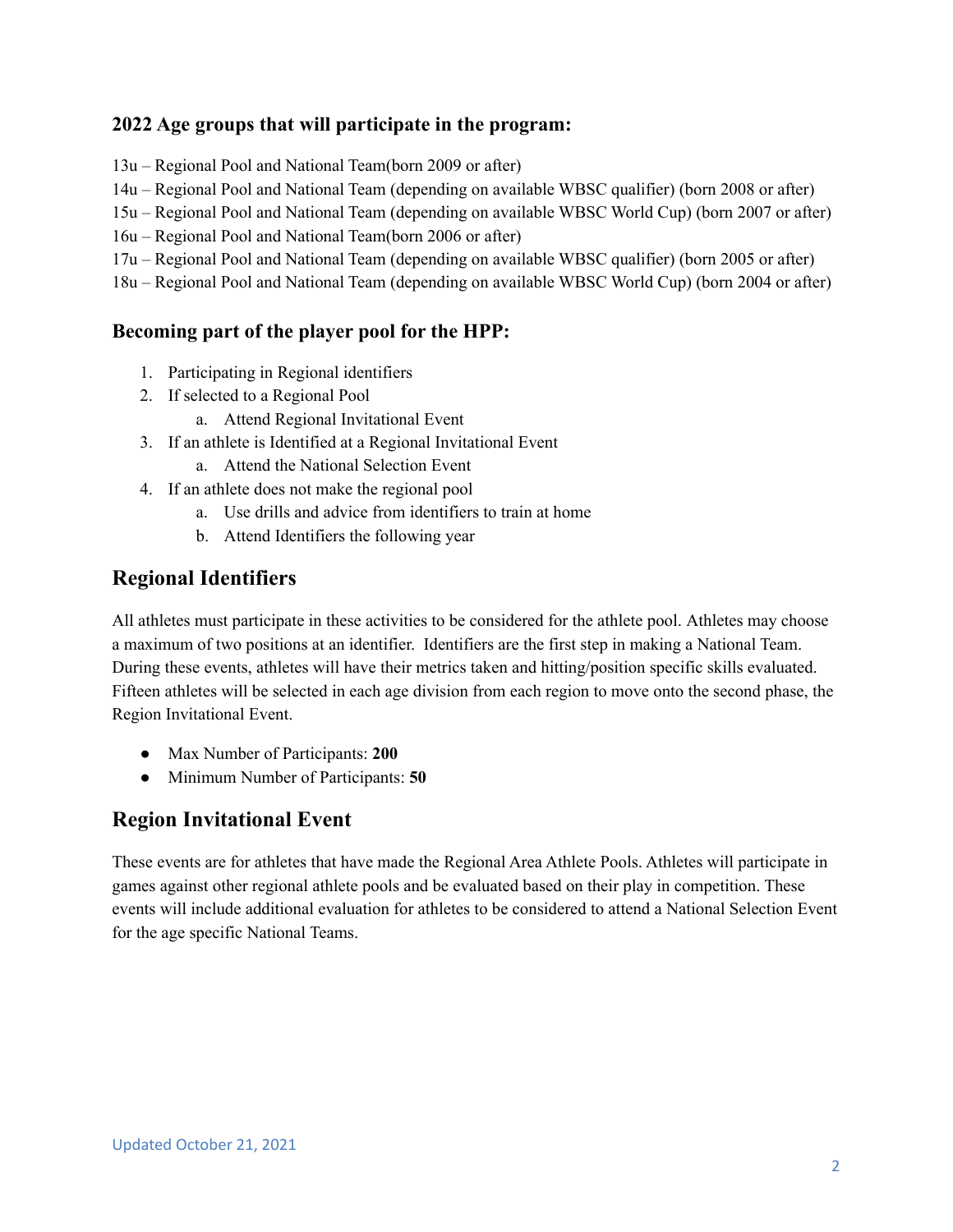## **National Selection Event**

The National Selection Event will be held for the top athletes of each age group based on evaluations from the regional invitational event. The selection of each age specific National Team of an 18 player roster will be announced following this event. Each age specific National Team member will then be eligible for any Junior Women's National Team event based on age for the following calendar year.

## **Evaluators**

The evaluators for the Regional Identifier and the Region Invitational Event will be current and former Women's National Team Athletes, as well as other elite softball individuals. \*Each Regional Identifier will have a certain number of evaluators based on the number of participants.

## **Identifiers**

- 1. Regional Identifier (RI) **January 8-May 29, 2022** a. \$100 registration fee.
- 2. Regional Invitational Competition (RIC) **no earlier than June 6 and concluding on or before September 11, 2022**
	- a. This is the final round at the regional area level and athletes will be selected from competition to advance to the National Selections. Cost to the athlete to attend the RIC will be \$100.00 plus personal expenses (housing, travel, meals) for that specific tryout.
- 3. National Selection Event (NSE) **November 3-6, 2022**
	- a. Available for those who have been identified at the RIC. This pool of athletes will be invited to participate in the NSE and additional evaluation. Cost to attend the NSE will be \$100.00 plus personal expenses (housing, travel, meals) for that specific tryout.

\*Fees associated with the HPP go toward the expenses associated with each event. \* Evaluator expenses, facility rental fees, equipment, and umpires when needed.

# **Region Breakdown**

Region 1: Connecticut, Massachusetts, Rhode Island, Maine, New Hampshire, Vermont, New Jersey, New York, and Pennsylvania

Region 2: North Carolina, Maryland, DC, Delaware, Ohio, Virginia, and West Virginia

Region 3: Tennessee, South Carolina, Georgia, and Florida

Region 4: Alabama, Arkansas, Louisiana, and Mississippi

Region 5: Oklahoma, Texas, New Mexico

Region 6: Indiana, Kentucky, Illinois, Chicago, and Michigan

Region 7: Colorado, Iowa, Kansas, Missouri, and Nebraska

Region 8: Minnesota, North Dakota, South Dakota, and Wisconsin

Region 9: Alaska, Idaho, Montana, Oregon, Utah, Washington, and Wyoming

Region 10: Arizona, California, Hawaii, and Nevada